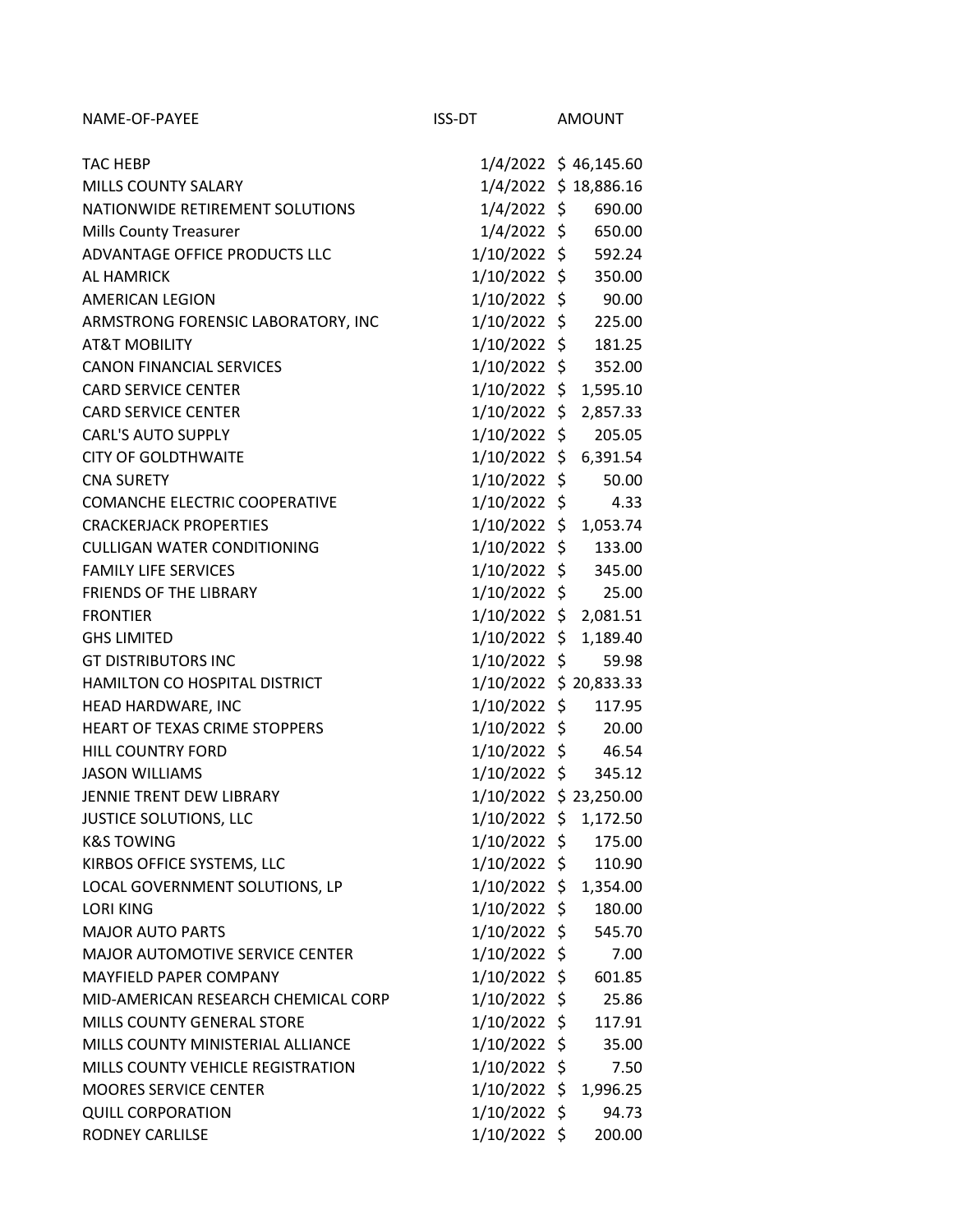| <b>S&amp;S SUPPLY</b>                   | 1/10/2022 \$          | 763.23   |
|-----------------------------------------|-----------------------|----------|
| <b>SCHWARTZ FOOD SERVICE</b>            | 1/10/2022 \$ 4,013.14 |          |
| SIDES INC                               | 1/10/2022 \$          | 948.14   |
| <b>TAMMY WATKINS</b>                    | 1/10/2022 \$          | 767.52   |
| <b>TEXAS ASSOCIATION OF COUNTIES</b>    | 1/10/2022 \$          | 215.00   |
| THE POLICE AND SHERIFFS PRESS, INC      | 1/10/2022 \$ 17.58    |          |
| THIRD COURT OF APPEALS                  | 1/10/2022 \$ 115.00   |          |
| <b>TOMMY ADAMS</b>                      | 1/10/2022 \$          | 250.00   |
| <b>TOTAL OFFICE SOLUTION</b>            | 1/10/2022 \$          | 74.24    |
| <b>U.S. BANK VOYAGER</b>                | 1/10/2022 \$ 2,230.45 |          |
| UNIFIRST CORPORATION                    | 1/10/2022 \$          | 380.98   |
| <b>UPS</b>                              | 1/10/2022 \$ 29.50    |          |
| <b>WAV PROJECT</b>                      | 1/10/2022 \$          | 170.00   |
| <b>STATE COMPTROLLER</b>                | 1/11/2022 \$13,085.50 |          |
| <b>Kenneth Martin</b>                   | 1/12/2022 \$          | 7.79     |
| MILLS COUNTY SALARY                     | 1/14/2022 \$34,142.69 |          |
| <b>MILLS COUNTY SALARY</b>              | 1/17/2022 \$18,323.84 |          |
| NATIONWIDE RETIREMENT SOLUTIONS         | 1/17/2022 \$          | 690.00   |
| LIBERTY NATIONAL INSURANCE              | 1/17/2022 \$          | 33.84    |
| <b>TEXAS LIFE INSURANCE COMPANY</b>     | 1/17/2022 \$ 201.02   |          |
| NATIONAL FAMILY CARE                    | 1/17/2022 \$          | 306.00   |
| <b>GUARDIAN</b>                         | 1/17/2022 \$ 687.75   |          |
| <b>AFLAC</b>                            | 1/17/2022 \$          | 230.50   |
| <b>AL HAMRICK</b>                       | 1/24/2022 \$          | 350.00   |
| ALOHA SATELLITES INC                    | 1/24/2022 \$          | 177.05   |
| ANDY'S PEST TROOPERS INC                | $1/24/2022$ \$ 55.00  |          |
| <b>ATMOS ENERGY</b>                     | 1/24/2022 \$          | 979.50   |
| BC KNIGHT ENTERPRISES, LLC              | 1/24/2022 \$          | 1,254.00 |
| <b>BRUCKNER TRUCK SALES</b>             | 1/24/2022 \$ 756.29   |          |
| <b>CENTRAL TEXAS TELEPHONE</b>          | 1/24/2022 \$ 1,343.99 |          |
| <b>CENTRAL TEXAS TELEPHONE</b>          | 1/24/2022 \$          | 81.87    |
| CIRA                                    | 1/24/2022 \$          | 313.56   |
| <b>CITY OF GOLDTHWAITE</b>              | 1/24/2022 \$          | 40.00    |
| EMILY MILLER, ATTORNEY AT LAW, P.C.     | 1/24/2022 \$          | 675.00   |
| <b>FAMILY PRACTICE CLINIC MILLS</b>     | 1/24/2022 \$          | 55.52    |
| <b>GALLS LLC</b>                        | 1/24/2022 \$          | 89.99    |
| <b>GERALD G. HALE</b>                   | 1/24/2022 \$          | 150.00   |
| <b>GREAT AMERICA FINANCIAL SERVICES</b> | 1/24/2022 \$          | 200.51   |
| HAMILTON CO ELECTRIC CO-OP              | 1/24/2022 \$          | 76.13    |
| HAMILTON CO HOSPITAL DISTRICT           | 1/24/2022 \$          | 235.64   |
| HIGGINBOTHAM BROS TRUE VALUE            | 1/24/2022 \$          | 348.44   |
| HILL COUNTRY FORD                       | 1/24/2022 \$          | 10.98    |
| INTEGRATED PRESCRIPTION MANAGEMENT      | 1/24/2022 \$          | 104.29   |
| <b>KERNS COLLISION</b>                  | 1/24/2022 \$12,553.19 |          |
| <b>LEAF</b>                             | 1/24/2022 \$          | 109.72   |
| LEXISNEXIS RISK SOLUTIONS               | 1/24/2022 \$ 50.00    |          |
| MAJOR AUTOMOTIVE SERVICE CENTER         | 1/24/2022 \$          | 343.24   |